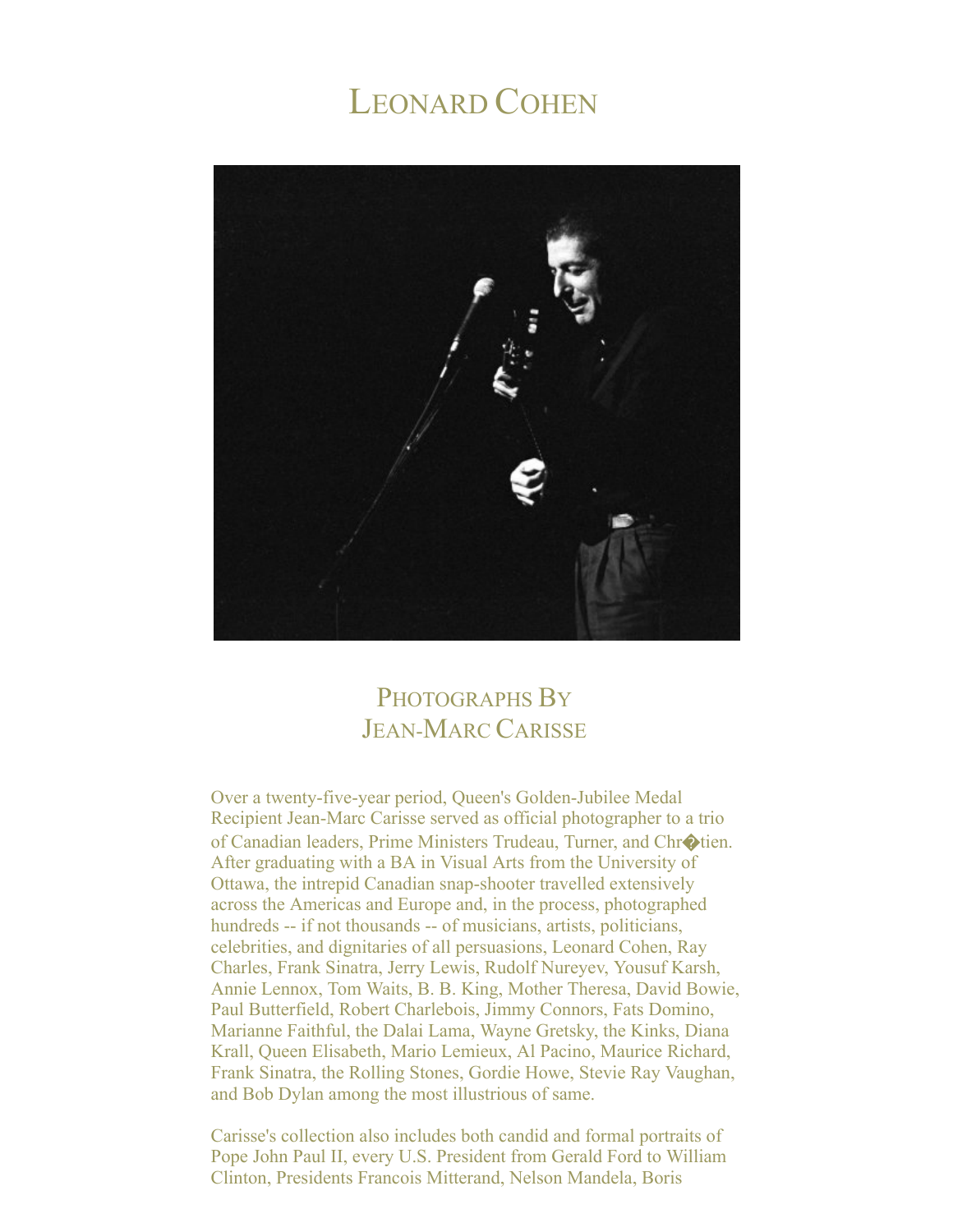Yeltsin, and Fidel Castro, not to mention every Canadian Prime Minister from John G. Diefenbaker to Paul Martin.



Many of these images may be viewed by visiting Carisse's website, [www.carisse.org](http://www.carisse.org/); and, for those fortunate enough to visit Ottawa, Canada, the photographer's work adorns several of the Canadian capital's most prestigious halls and parliamentary walls. Additionally, his work has featured prominently in various documentaries, has graced the covers and complemented the contents of numerous world-class journals, periodicals (*Maclean's*, *Paris Match*, *Time*, and books (including his own, *Privileged Access with Trudeau, Turner, and Chr*�*tien*, 2000).

His professional relationship with Canada's most-beloved Prime Minister, Pierre Elliott Trudeau, one of mutual regard and respect, led to his final memorable moments with the Canadian icon eight weeks before his passing. Trudeau agreed to a final shoot at the Montr $\bullet$ al law office where he'd long worked, Heenan Blaikie, choosing his own poses (as he had done so many times before). It proved to be his final official sitting, a fitting tribute to both the photographer and the prime minister he adored, the same prime